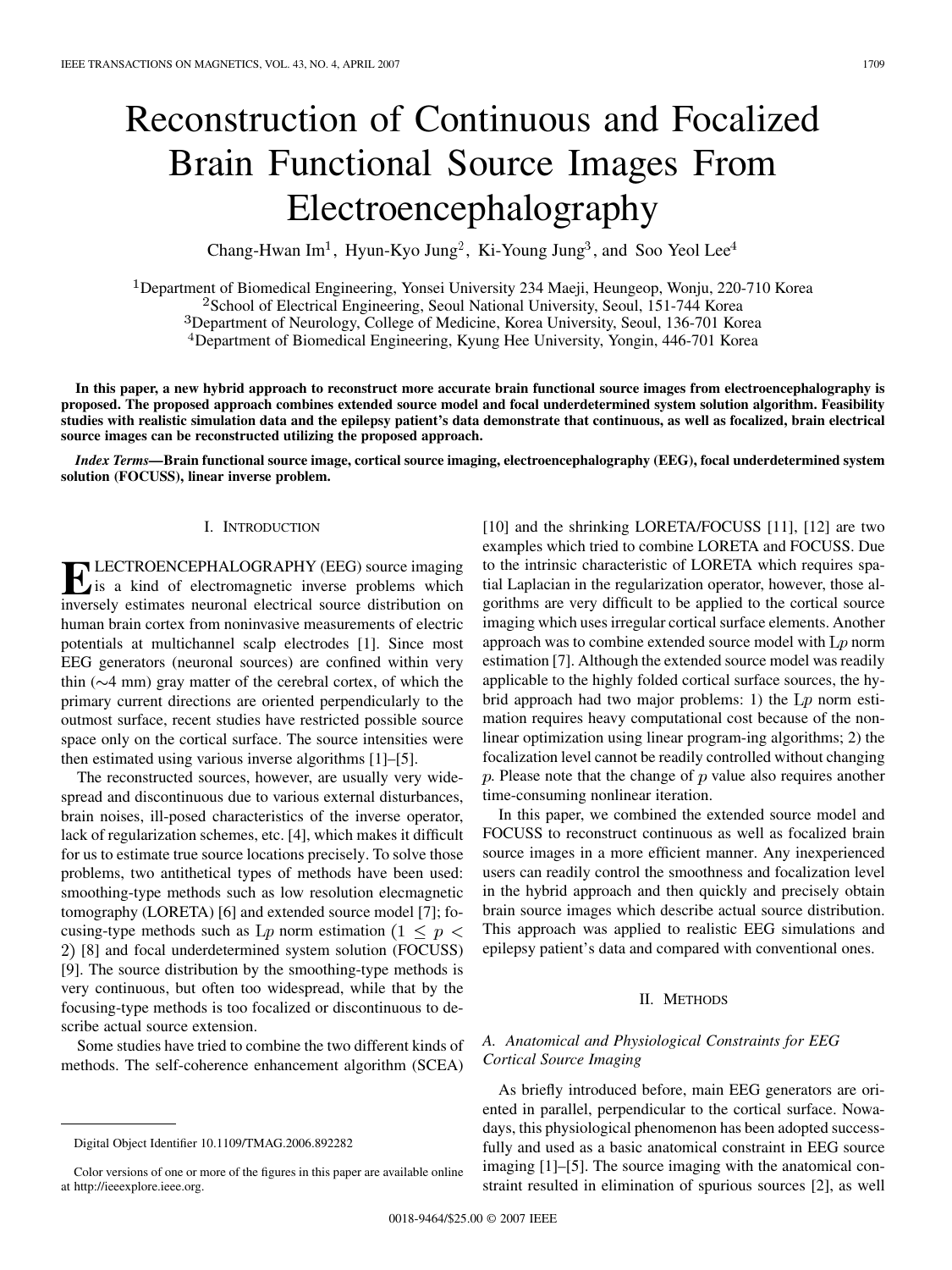as reduction of crosstalk distribution [\[3\],](#page-3-0) compared to conventional voxel (volume pixel) based imaging techniques.

To impose the anatomical constraint, many dipolar sources are placed on cortical surface, usually on the interface between white and gray matter of the cerebral cortex extracted from structural MRI, which is relatively easier to be detected than the other borders [\[13\]](#page-3-0). We can further constrain each of these dipolar sources to be normal to the surface. Then, the strengths of the dipolar sources are determined using linear  $(L_2 \text{ norm})$  or nonlinear ( $Lp$  norm) estimation methods [\[1\]](#page-3-0), [\[4\].](#page-3-0) To determine proper locations and orientations of the scattered sources, the cortical surface is usually tessellated into huge number of triangular elements, the number of which often exceeds several hundreds of thousands. Developments of medical image processing techniques and high resolution structural MRI enabled us to get high resolution cortical surface with submillimeter modeling errors [\[13\].](#page-3-0) Unfortunately, however, it is computationally inefficient to use whole cortical surface vertices for the source reconstruction considering intrinsic spatial resolution of EEG. To reduce the number of possible source locations, small number of vertices is downsampled from the cortical surface as regularly as possible and used for source reconstruction purpose, whereas the original mesh information is used only for visualization purpose [\[14\]](#page-3-0).

## *B. Conventional Linear Inverse Estimation*

The variable of the conventional source model is the current intensity of each dipolar source. Then, the relation between the current intensity and the measured data can be expressed as

$$
\mathbf{x} = \mathbf{L}\mathbf{I} + \mathbf{n} \tag{1}
$$

where  $x$  is a column vector gathering the measurements on  $N_M$ sensors at a given time instant;  $\mathbf I$  is a column vector made of the N corresponding current source intensities; L is the  $N_M \times N$ lead field matrix;  $n$  is a perturbation or noise vector. The lead field  $A_{ji}$  is defined as electromagnetic quantity of jth sensor induced by th dipolar source with unit intensity. In the present study, boundary element method (BEM) considering realistic geometry head model [\[15\]](#page-3-0) was applied for forward calculation.

We used a linear estimation approach [\[4\]](#page-3-0) to reconstruct cortically distributed brain sources. The expression for the inverse operator  $W$  is

$$
\mathbf{W} = \mathbf{R}\mathbf{L}^{\mathrm{T}}(\mathbf{L}\mathbf{R}\mathbf{L}^{\mathrm{T}} + \lambda^2 \mathbf{C})^{-1}
$$
 (2)

where  $\bf{R}$  is a source covariance matrix and  $\bf{C}$  is a noise covariance matrix. The source distribution can be estimated by multiplying the measured signal at a specific instant  $x$  by  $W$ . In this work, the source covariance matrix  $\bf R$  was assumed to be a diagonal matrix, which means that we ignored relationships between neighboring sources. Prestimulus time window was used to calculate C.  $\lambda^2$  is a regularization parameter and was determined using an L-curve method [\[16\]](#page-3-0).

## *C. Extended Source Model and FOCUSS*

Extended source model assumes spatially distributed functions centered at every source location and then estimates their coefficients [\[9\].](#page-3-0) In this work, we used a Gaussian function defined at a source location  $i$  as

$$
f_i(x) = A_i \exp\left(-d_{xi,x}^2/2\sigma^2\right)
$$
 (3)

where  $f_i(x)$  is the functional value at an arbitrary point  $x, d_{x_i,x}$ is the Euclidean distance between *i*th source location  $x_i$  and  $x$ ,  $A_i$  is the maximum of the *i*th source, and  $\sigma$  is a predetermined constant which controls extension of the source. The Gaussian source approximation is physiologically plausible because the actual brain source activation is decaying from a certain center position and smoothly diminished at the border [\[7\]](#page-3-0), [\[17\].](#page-3-0) Then, current source intensity  $I_i$  at jth source location  $x_i$  can be evaluated by summing the N functional values at  $x_i$  as

$$
I_j = \sum_{(i=1,N)} f_i(x_j) = \sum_{(i=1,N)} A_i \exp(-d_{i,xj}^2/2\sigma^2).
$$
 (4)

Equation (4) can be rewritten as a matrix form  $I = EA$ , where **A** is a vector consisting of coefficients  $A_i (i = 1, \ldots, N)$ . The relationship between measured electrical potential vector **x** and the current source intensity vector  $\mathbf I$  then becomes

$$
\mathbf{x} = \mathbf{LI} + \mathbf{n} = \mathbf{LEA} + \mathbf{n} = \mathbf{TA} + \mathbf{n}.\tag{5}
$$

The vector  $A$  is estimated by applying the linear inverse operator  $\mathbf{A} = \mathbf{RT}'(\mathbf{T}\mathbf{RT}' + \lambda^2\mathbf{C})^{-1}\mathbf{I}$ , where the processes are the same as the conventional approach in  $(2)$  except for **T** matrix.

FOCUSS [\[9\]](#page-3-0) is a kind of recursive weighting algorithms which imposes 'probability to be estimated' on each source according to previous current intensity values. We reflected the values to the diagonal terms of **, as follows:** 

$$
R_{ii}^{(k+1)} = R_{ii}^{(k)}(I_i/I_{\text{Max}})
$$
 (6)

where  $R_{ii}$  is the *i*th diagonal term of **R**, the superscript  $(k)$  represents rhw  $k$ th iteration,  $I_{\text{Max}}$  is the maximum current intensity, and  $R_{ii}^{(0)} = 1$  for all i. Since the FOCUSS iteration requires only inversion of  $N_M \times N_M$  matrix ( $N_M$  is usually not more than 128) and a single matrix multiplication process, the increment of computational cost is not significant compared to the  $Lp$  norm estimation, which requires time-consuming linear programming iteration. Moreover, one can readily control the smoothness and focalization level of the source distributions just by adjusting  $\sigma$  in (3) and the number of FOCUSS iteration.

#### III. SIMULATIONS AND RESULTS

Neuroelectromagnetic inverse problems (NIP) are hard to be verified by *in vivo* experiments because exact source locations inside of a real human brain cannot be estimated *a priori*. Thus, artificial forward data simulated with cortical patches are widely used to validate the NIP solutions [\[18\]](#page-3-0).

#### *A. Simulation Setups*

We adopted realistic conditions to construct artificial EEG data. We assumed 128 electrodes that were attached on a subject's scalp. To utilize anatomical information, interface between white and gray matter was extracted from MRI T1 images of a standard brain model and tessellated into 865 712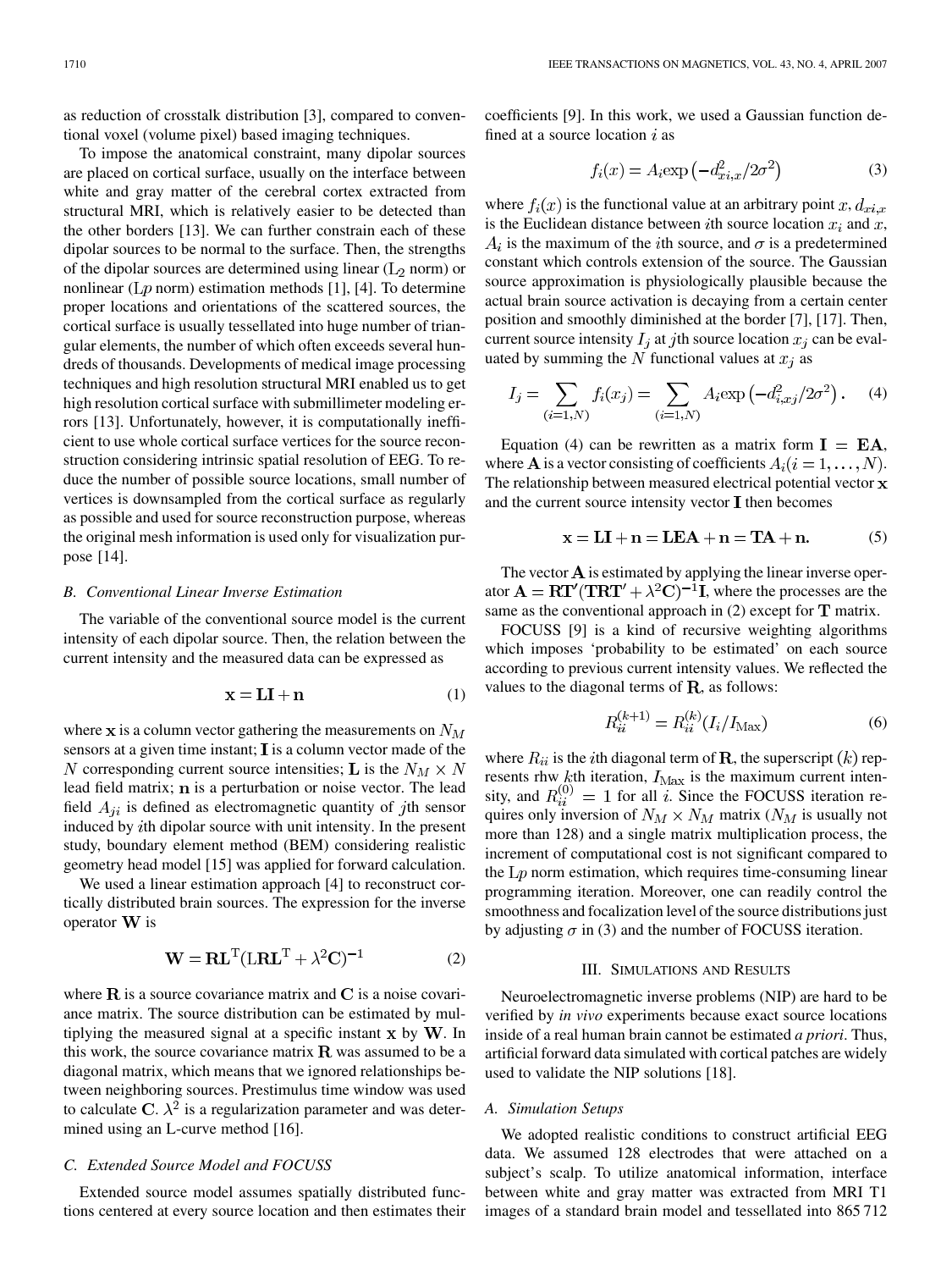

Fig. 1. Boundary element model for EEG forward calculations.



Fig. 2. Example of cortical patch activations: Three simultaneous Gaussian distributed sources were assumed in both hemispheres.

triangular elements and 432 654 vertices using *BrainSuite* software package [\[19\]](#page-3-0). For more accurate forward calculations, a three-layer boundary element model (Fig. 1), consisting of inner and outer skull boundaries and scalp surface, was used [\[15\].](#page-3-0) 5 372 boundary elements and 2 748 surface nodes were generated from the same structural MRI data. Cortical patches to construct artificial EEG data were made of a set of dipoles with Gaussian distributed current intensity profile and orientations perpendicular to the tessellated cortical surface. The maximum of the Gaussian function was set as

$$
A = -0.6 \times 10^{-4} (t - 100)^2 + 0.6 \quad (0 \text{ ms} \le t < 200 \text{ ms})
$$
  
= 0 (200 ms \le t < 400 ms).

After calculating electrical potentials at the 128 electrodes assuming 200-Hz sampling rate, we added real brain noise, which was obtained from a prestimulus period of a practical EEG experiment. The original signal without noise was scaled in order for SNR to be approximately 7 dB. Fig. 2 shows an example of the assumed cortical patch activations.

#### *B. Intuitive Comparisons*

We compared brain source images obtained from five different cases: (Case I) Conventional linear inverse estimation without smoothing or focusing steps; (Case II) Extended source model with  $\sigma = 10$  mm; (Case III) Extended source model with  $\sigma = 20$  mm; (Case IV) three FOCUSS iteration on Case I result; (Case V) four FOCUSS iteration on Case IV result. Fig. 3 shows the source estimates at 100 ms applied to an example shown in Fig. 2. It can be seen from the figures that the source distributions obtained from the conventional technique are discontinuous and include many noisy sources. As seen in Fig. 3(b) and (c), larger value of  $\sigma$  results in more widespread and smoother source distribution. The application of FOCUSS algorithm to the conventional source model focalized the original source distribution, but the distribution was still discontinuous [see Fig. 3(d)]. On the contrary, we could get focalized as well as continuous source distribution by using the proposed hybrid approach, as presented in Fig. 3(e).



Fig. 3. Source distributions applied to EEG activations shown in Fig. 2 under different cases. (a) Case I: Conventional MNE. (b) Case II: Extended source,  $\sigma = 10$  mm. (c) Case III: Extended source,  $\sigma = 20$  mm. (d) Case IV: Three FOCUSS iteration in Case I result. (e) Case V: Four FOCUSS iteration in Case III result.

TABLE I AVERAGED DF AND NSS VALUES FOR FIVE CASES (100 SIMULATIONS)

| Cases | Dase I | Case II | Case III | Case IV | Case V |
|-------|--------|---------|----------|---------|--------|
| DF    | 0.085  | 0.073   | 0.031    | 0.543   | 0.514  |
| NSS   | 31.3   | 44      | 70       | 24.7    | 114    |

#### *C. Quantitative Comparisons*

For more quantitative comparisons, two assessment criteria called degree of focalization (DF) and the number of spurious solutions (NSS) were introduced [\[20\]](#page-3-0). DF is defined as source power contained in patch areas exceeding a certain threshold (0.1 here) divided by overall source power. Thus, higher DF implies that the method can reconstruct more focalized source distribution. NSS represents the number of local peaks outside the patch areas, where the local peak is defined as a point which has larger value than any neighboring points. Thus, larger NSS implies that larger numbers of noisy or spurious sources are generated. We generated 100 artificial EEG data sets from different source locations and evaluated the DF and NSS values of Case I–Case V. We can see from the results presented in Table I that